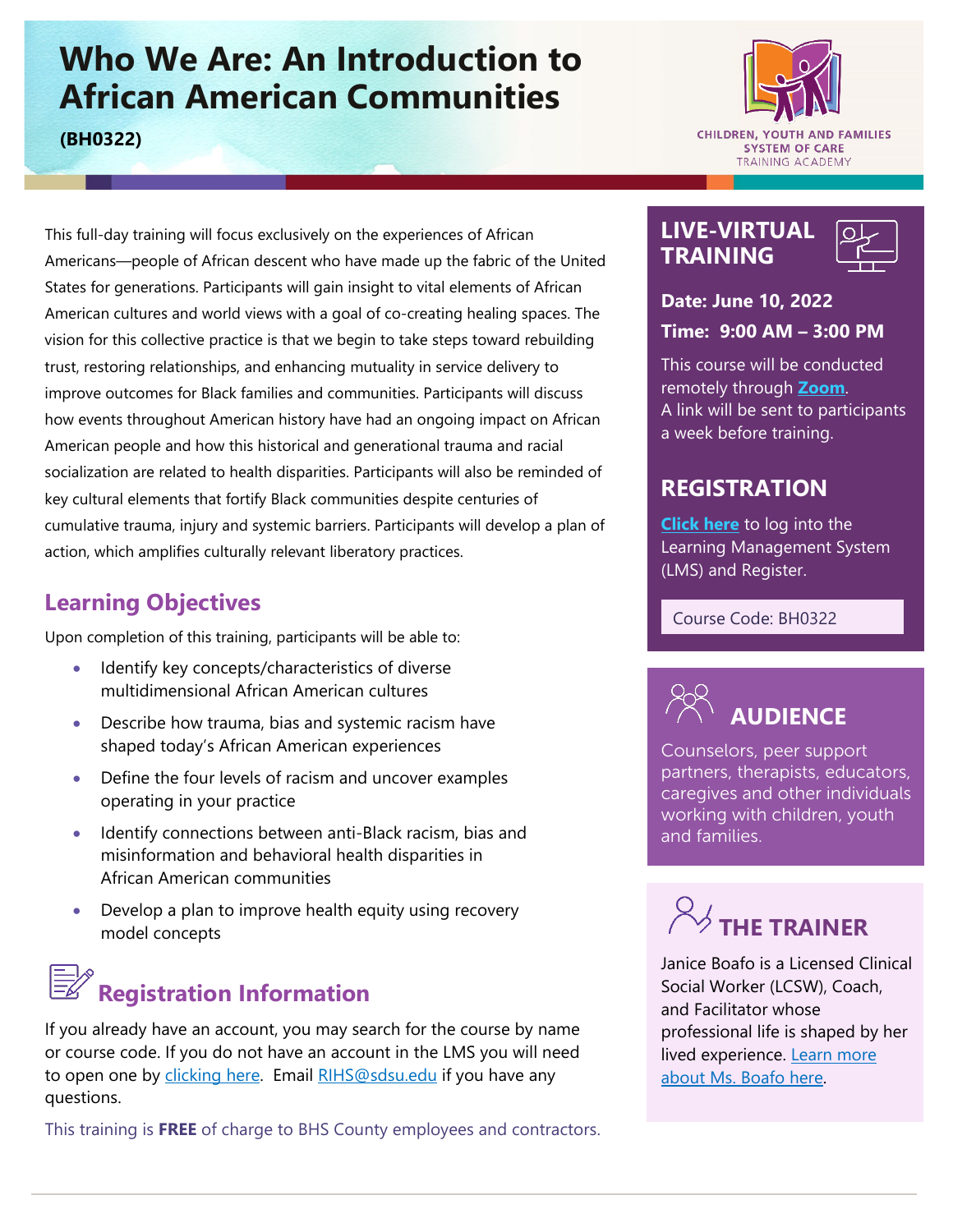**Thank you for your continued understanding about our need to put the safety of our staff, facilitators, and customers first.**

**Please review the COVID protocol for in-person trainings.**  [https://theacademy.sdsu.edu/a-message-to-our-stakeholders](https://theacademy.sdsu.edu/a-message-to-our-stakeholders-and-friends/)[and-friends/](https://theacademy.sdsu.edu/a-message-to-our-stakeholders-and-friends/)

**COVID Message and [In-person Training Protocol](https://theacademy.sdsu.edu/a-message-to-our-stakeholders-and-friends/)**

### **ADA**

Please submit all requests for accommodations two weeks prior to the start of the training. The Academy for Professional Excellence is committed to creating an inclusive and welcoming environment that appreciates and builds on diversity. In accordance with the Americans with Disabilities Act (ADA) of 1990, and California Administrative Code Title 24, The Academy for Professional Excellence prohibits discrimination on the basis of a disability in employment, public services, transportation, public accommodations, and telecommunication services.

### **Continuing Education**

This course meets the qualifications for **5** hour of continuing education credit for LMFTs, LCSWs, LPPCs and/or LEPs as required by the California Board of Behavioral Sciences. The Academy for Professional Excellence is approved by the California Association of Marriage and Family Therapists to sponsor continuing education for LMFTs, LCSWs, LPCCs and LEPs, Provider #91928. The Academy for Professional Excellence is approved by the California Board of Registered Nursing, Provider # BRN CEP10014; CCAPP-EI, Provider # 1S-98-398-0822, and CAADE Provider # CP40 906 CH 0323 for **5** contact hour/CEH. The Academy for Professional Excellence is approved by the American Psychological Association to sponsor continuing education for psychologists. The Academy for Professional Excellence maintains responsibility for this program and its content. CE certificates will be available for download 5 business days after course completion. Click here for information on how to [obtain CE Certificates.](https://theacademy.sdsu.edu/programs/rihs/rihs-faq/) Click here for the [CE Grievance Procedure.](https://drive.google.com/file/d/10H4zN0gLatK2hP5SJpe0HTZkZpYm8GRj/view)

*Responsive Integrated Health Solutions (RIHS) is a County of San Diego Behavioral Health contracted program of the Academy for Professional Excellence, and a project of San Diego State University School of Social Work.*







**We create experiences that transform the heart, mind, and practice.**

**Visit us at [theacademy.sdsu.edu.](https://theacademy.sdsu.edu/)**